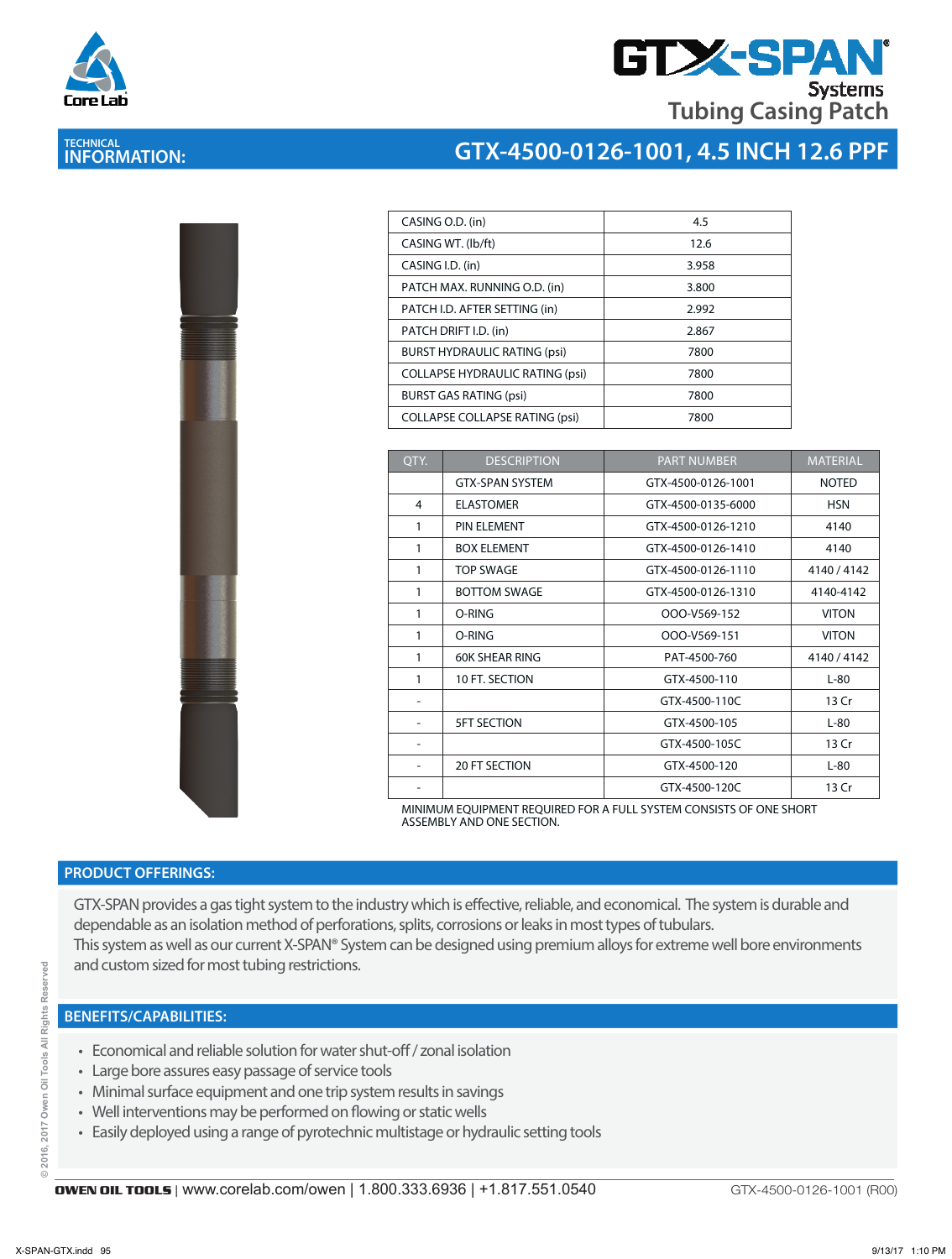

# **GTX-SPAN® Tubing Casing Patch**

**GTX-4500-0126-1001, 4.5 INCH 12.6 PPF**

# **TECHNICAL INFORMATION:**



| CASING O.D. (in)                       | 4.5   |
|----------------------------------------|-------|
| CASING WT. (lb/ft)                     | 12.6  |
| CASING I.D. (in)                       | 3.958 |
| PATCH MAX. RUNNING O.D. (in)           | 3.800 |
| PATCH I.D. AFTER SETTING (in)          | 2.992 |
| PATCH DRIFT I.D. (in)                  | 2.867 |
| <b>BURST HYDRAULIC RATING (psi)</b>    | 7800  |
| <b>COLLAPSE HYDRAULIC RATING (psi)</b> | 7800  |
| <b>BURST GAS RATING (psi)</b>          | 7800  |
| <b>COLLAPSE COLLAPSE RATING (psi)</b>  | 7800  |
|                                        |       |

| QTY.         | <b>DESCRIPTION</b>                        | <b>PART NUMBER</b> | <b>MATERIAL</b>    |
|--------------|-------------------------------------------|--------------------|--------------------|
| 4            | <b>ELASTOMER</b>                          | GTX-4500-0135-6000 | <b>HSN</b>         |
| $\mathbf{1}$ | PIN ELEMENT                               | GTX-4500-0126-1210 | 4140               |
| $\mathbf{1}$ | <b>BOX ELEMENT</b>                        | GTX-4500-0126-1410 | 4140               |
| $\mathbf{1}$ | <b>TOP SWAGE</b>                          | GTX-4500-0126-1110 | 4140/4142          |
| $\mathbf{1}$ | <b>BOTTOM SWAGE</b>                       | GTX-4500-0126-1310 | 4140-4142          |
| $N+1$        | O-RING                                    | OOO-V569-151       | <b>VITON</b>       |
| $N+1$        | O-RING                                    | OOO-V569-152       | <b>VITON</b>       |
| $\mathbf{1}$ | <b>60K SHEAR RING</b>                     | PAT-4500-760       | 4140 / 4142        |
| 1            | SET SCREW 1/4 INCH X 20 TPI,<br>5/16 INCH | PUR-0501-030       | ALLOY              |
| N            | 10 FT. SECTION                            | GTX-4500-110       | $L-80$             |
| $\mathbf{1}$ | <b>SLEEVE NUT</b>                         | SET-3250-120       | 4140/4130          |
| $\mathbf{1}$ | SLEEVE LOCK NUT                           | SET-3250-121       | 4140/4130          |
| $\mathbf{1}$ | SETTING SLEEVE ASSEMBLY                   | SET-3250-122       | <b>NOTED</b>       |
| $\mathbf{1}$ | QUICK CHANGE ROD                          | SET-3250-130       | 4130/4140          |
| $\mathbf{1}$ | OUICK CHANGE NUT                          | SET-3250-131       | 4130/4140          |
| $\mathbf{1}$ | TOP ADAPTER ROD                           | SET-3250-132       | 4130/4140          |
| $N+1$        | ROD TANDEM CONNECTOR                      | SET-3250-133       | 4140/4130          |
| N            | 10 FT. ROD                                | SET-3250-134       | 4140/4130          |
| OPT.         | 5 FT. ROD                                 | SET-3250-135       | 4140 / 41430       |
| $\mathbf{1}$ | <b>BOTTOM ROD EXTENDED</b>                | SET-3250-136L      | 4140/4130          |
| $\mathbf{1}$ | <b>COLLET ASSEMBLY</b>                    | SET-3250-747       | <b>SEE TABLE</b>   |
|              | <b>END SUB</b>                            | SET-3250-745       | 4130 / 4140 / 4142 |
|              | <b>COLLET</b>                             | SET-3250-746       | 4130/4140/4142     |
| $\mathbf{1}$ | <b>COLLET SUPPORT</b>                     | SET-3250-446       | 4140/4142          |
| N            | <b>ROD SUPPORT</b>                        | SET-3250-142A      | ALUMINIUM          |
| $\mathbf{1}$ | <b>BOX DRIFT</b>                          | DRF-4500-0126-GBOX | 4140 / 4130 / 4142 |
| $\mathbf{1}$ | PIN DRIFT                                 | DRF-4500-0126-GPIN | 4140 / 4130 / 4142 |

MINIMUM EQUIPMENT REQUIRED FOR 10 FT. SYSTEM

© 2016 Owen Oil Tools All Rights Reserved **© 2016 Owen Oil Tools All Rights Reserved**